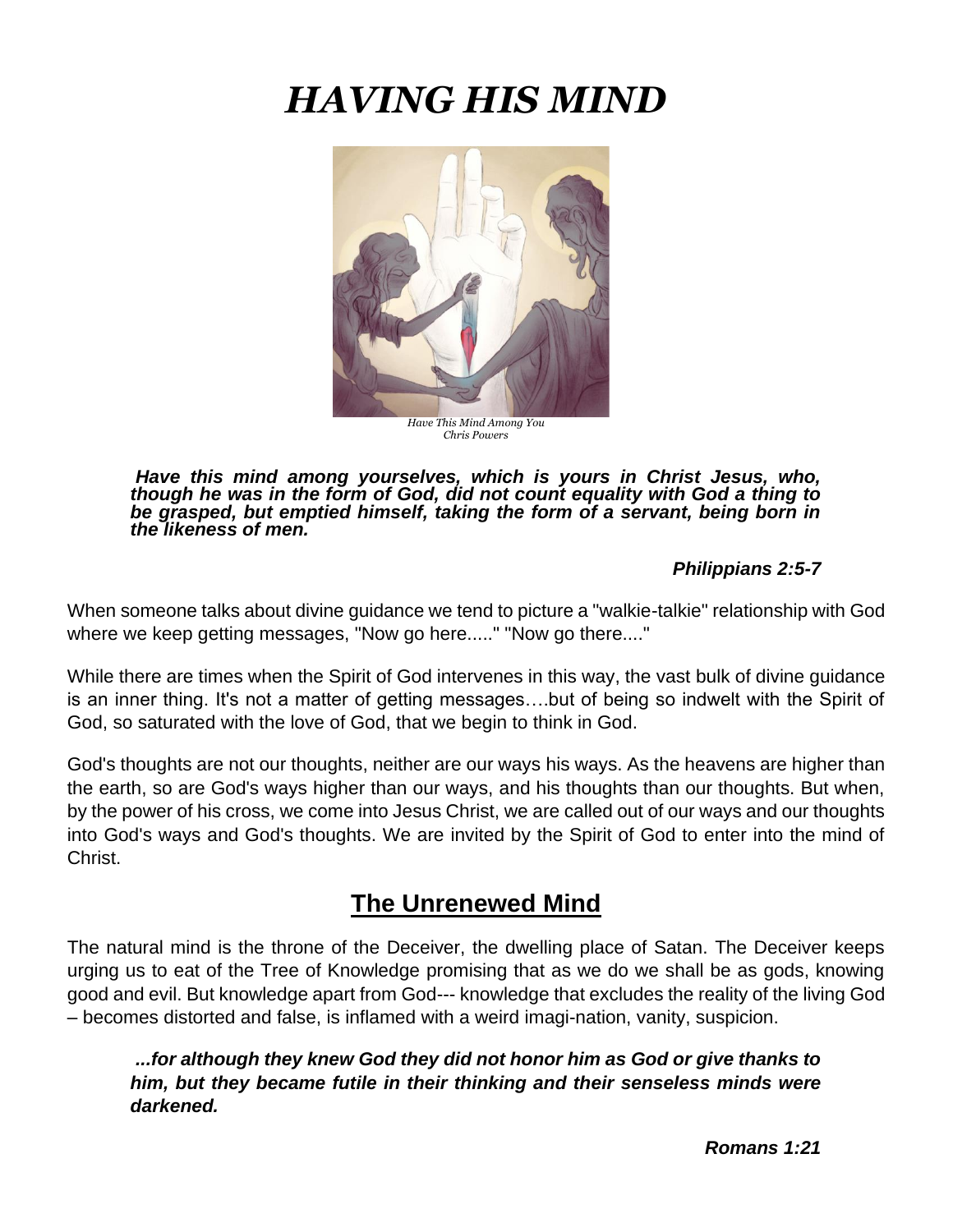

*And since they did not see fit to acknowledge God, God gave them up to a base mind and to improper conduct. They were filled with all manner of wickedness, evil, covetousness, malice. Full of gossips, slanderers, haters of God, insolent, haughty, boastful, inventors of evil, disobedient to parents, foolish, faithless, heartless, ruthless.*

#### *Romans 1:28-31*

All these things flow out of a mind which is estranged from God and is held in the grip of the Father of Lies. How can a reprobate mind receive divine guidance? If the mind is deceived it will then be "guided" by strange voices and think they are the voice of God. If the mind is deceived the life we live becomes an out flowing of that deception.

Certain of our rightness, we set about to change the world. But the changes turn out to be destructive. How many of us are "seeking direction" with minds so bent out of shape we can't recognize truth which comes to us? We swallow lie after lie as if it came from the Throne of God!

## **The Renewed Mind**

The basic requirement of divine guidance is to have the deceived mind set free from the lies that hold it prisoner and brought into truth; no longer conformed to the lust of the flesh, the lust of the eye, the pride of life; but renewed in the image of God---given the mind of Christ.

What we need – desperately need – is not to hear voices, "messages from heaven" as if we were plugged into a computer….

**but to. have in us the mind of Christ:**

a free mind,

a clear mind,

a mind that is able to recognize and appreciate the mercy of God.

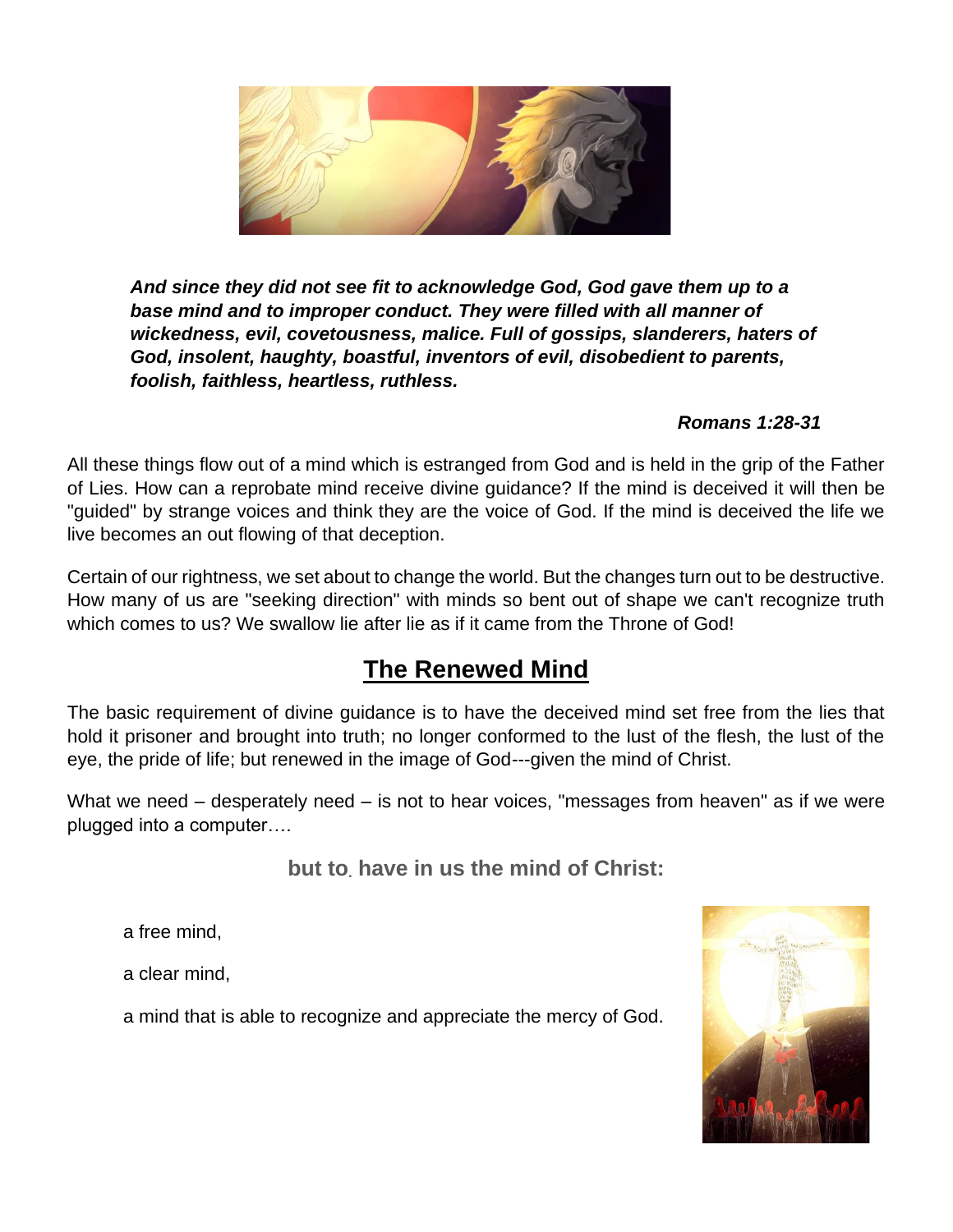**Then guidance comes from within as the Spirit speaks to the heart.**

Is this too much to expect?

Why does Paul make the fantastic claim in I Corinthians that he has the mind of Christ?

Why does he exhort us in Philippians 2 to have the mind in us which was also in Christ Jesus?

Why does he tell us in Colossians 3 to set our minds on things above?

Why does he beseech us by the mercies of God ... not to be conformed to this world but to be transformed by the renewing of our minds?

Because he knows from his own experience that we *can have* the mind of Christ –

**A mind that thinks God's thoughts, moves in God's ways.**

A Mind That is literally saturated with the life, the mercy, the wisdom, the truth of God.

## **This mind is ours for the receiving.**

## **A mind we can enter if we will.**

Have this mind in you

- ... Be transformed by the renewing of your mind
- ... Set your mind
- ... Turn your mind toward the Lord

…Open it to that living truth which comes rushing down from Calvary like a river and washes away the lies which have held it bound for so long.

Soon you will be thinking God's thoughts of mercy. And you will be doing God's deeds of mercy from a mind that is set to do the will of God, which it knows as well as it knows its own name.

*Have this mind among yourselves, which is yours in Christ Jesus.....* 

*Philippians 2:5.*

## **The Mind of Christ**

### **The mind of Christ is** *down-to-earth.*

*...who, though he was in the form of God, did not count equality with God a thing to be grasped, but emptied himself, ....* 

 *Philippians 2:6-7a*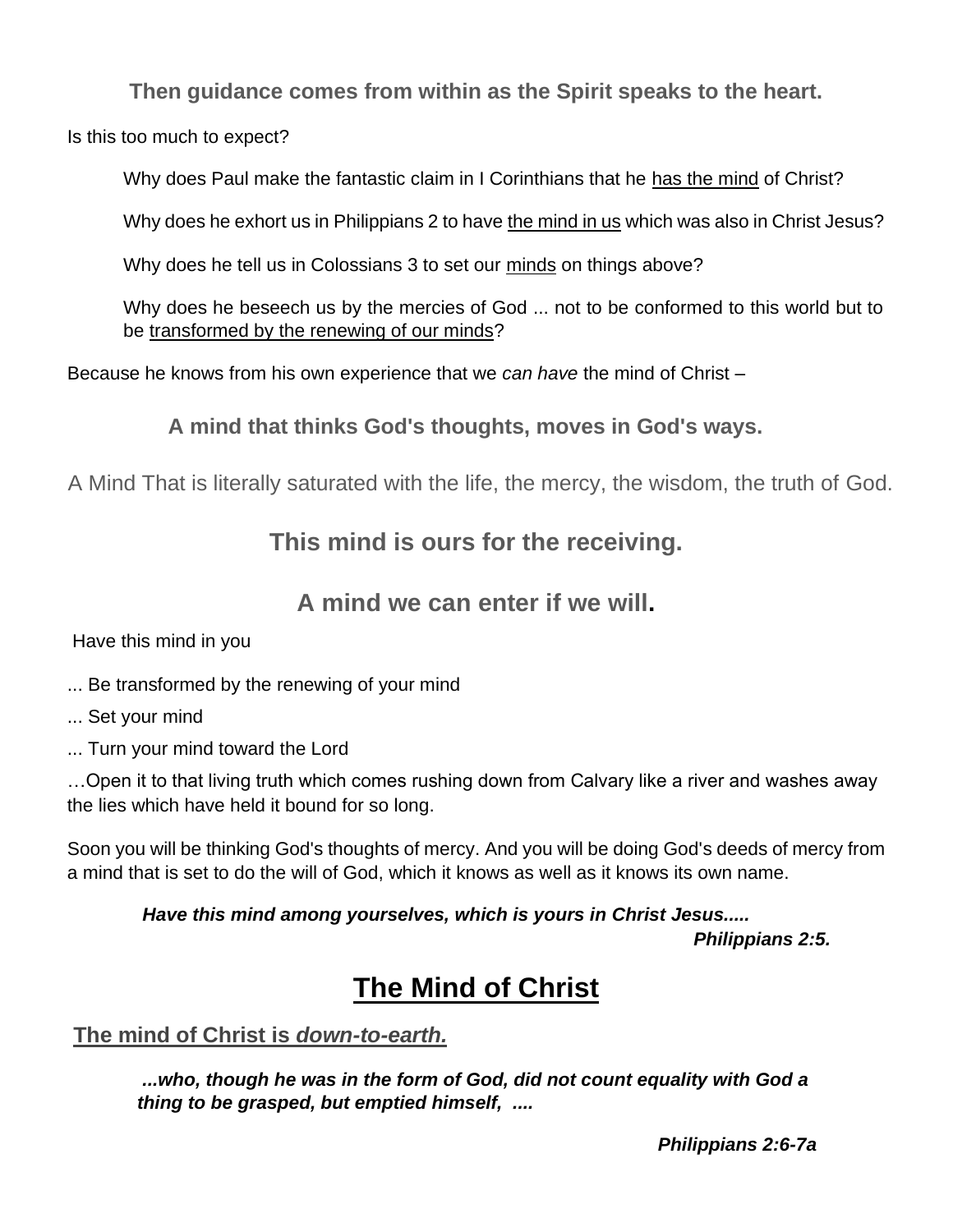Jesus was in the form of God but he gave it up and came, down to earth. We are not in the form of God, yet we are forever trying to rise up and vie with God for the power and the glory to be our own god.

To enter into the mind of Christ all we have to do is let go of our vanity and come down to earth.

I need to forsake the idea that I have superior insight, "I can criticize all I like because I'm right. I discern. I see through people."

To have the mind of Christ is to give up such nonsense, which we know to be false, and come down to earth.

I need to desert the idea that I have a superior destiny – "I'm not like other mortals, I've been chosen by God for some great work. I'm God's special messenger to my fellowship. I'm the martyr of martyrs."

To have the mind of Christ is to give up these delusions and come down to reality.

#### **The mind of Christ is the mind of a servant.**

#### *...taking the form of a servant; being born in the likeness of men....*

#### *Philippians 2:7b*

No longer in the form of God, yet manifesting what God is like, clearly for the first time on earth as a servant.

#### *"For the Son of Man came not to be served, but to serve and to give his life a ransom for many."*

#### *Mark 10:45*

**This is the Father's nature; this is what the Son is like.** 

**And as we enter into his mind this becomes our nature too.**

To serve, to pour out our lives as quietly and unobtrusively as the house-hold servant. Not as a duty, or as proof that we're totally committed, but as our joy! Glad to serve in the lowliest, meanest, most thankless place.

#### **The mind of Christ is a passion to do the will of God---which is mercy.**

*And being found in human form he humbled himself and became obedient unto death, even death on a cross.*

*Philippians 2:8*

**Jesus didn't do this as a chore. He did this as a burning passion.**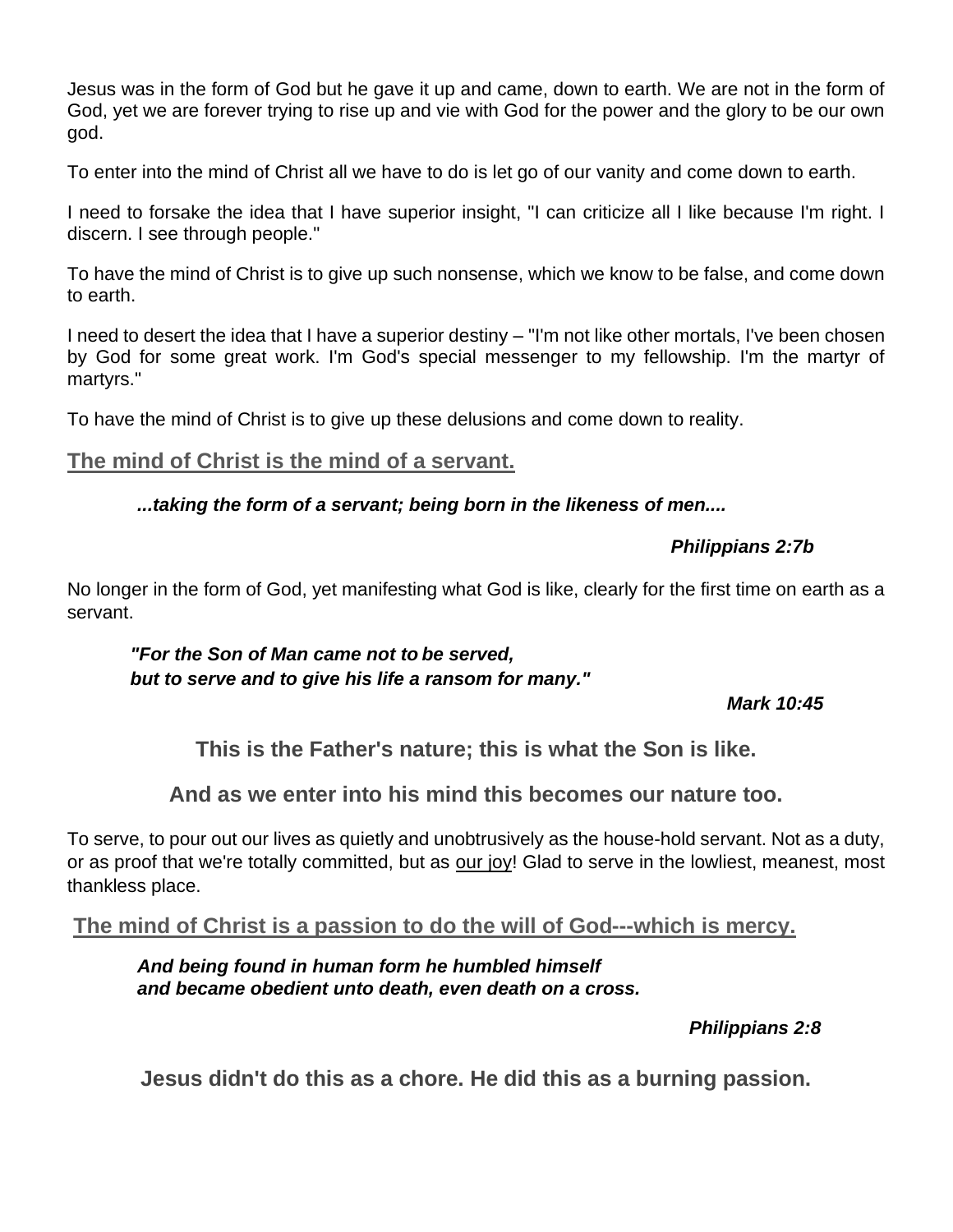*"My meat is to do the will of God and to accomplish his work."*

*John 4:34*

*"I have a baptism to be baptized with (of fire) and how I am constrained until it is accomplished?"* 

*Luke 12:50*

*"Father, I came to do your will, in the volume of the book it is written of me."* 

*Hebrews 10:7*

If we awaken in the morning with the mind of Christ …

we awaken with a desire, a passion, to do one thing:

To offer ourselves up as a living sacrifice to God in the exact place where we are

– *in our present cir-cumstances*.

To pour ourselves out in performing the will of God, which is mercy, even unto death.

Each new day we bring our mind to the flame of Christ's mind until it catches fire with that flame afresh, until it burns with his passion.

When our minds burn with the passion of the mind of Christ there is little need to hear voices or "get messages."

What a strange sight we must be to the Father so much of the time. People who desire to be led by God; and yet when God looks at our minds what does he see? Cobwebs and dust to be sure, clutter and distraction indeed, but far worse he sees minds that are satisfied to go on and on locked in deception and vanity, minds that are darkened and dull and sluggish and base.

Do we think God can't see the perversity, the sick twisted thoughts that occupy our minds?

Can we presume to think our minds are capable of divine guidance in this shape?

#### **Are we willing to exchange these minds for the mind of Christ day-by-day, hour-by-hour?**

#### **Are we willing to be transformed by the re-newing of our minds in the mind of Christ?**

What a change will come over our living when our mind becomes the dwelling place, no more of the serpent who beguiles…